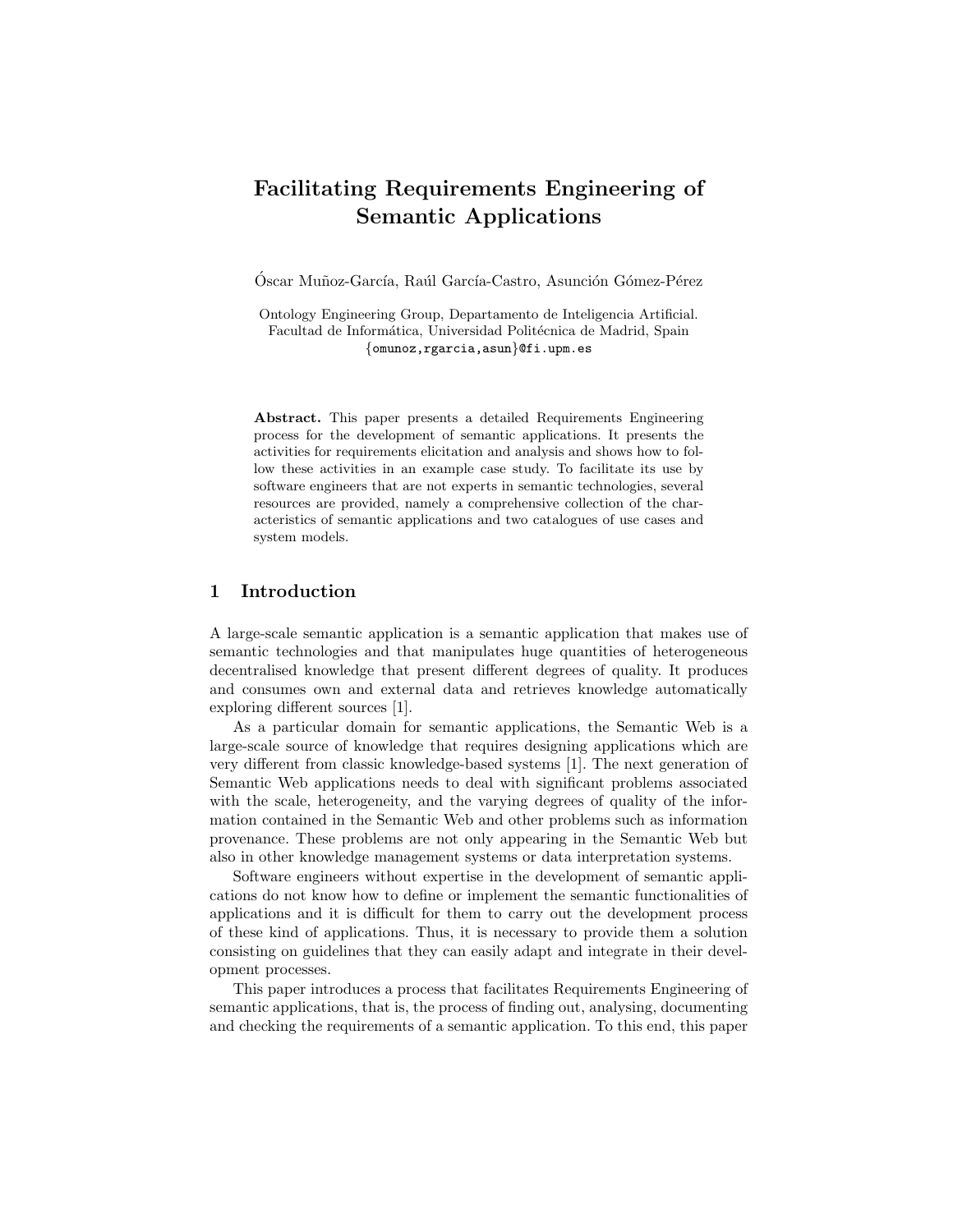defines a process for requirements elicitation and analysis of semantic applications, helping application developers during the first stages of building semantic applications from scratch or of including semantic components into traditional information systems.

This paper is structured as follows. Section 2 presents previous work about the characterisation of semantic applications and about existing scenarios of semantic applications. Section 3 specifies the proposed Requirements Engineering process with the tasks that compose it. Section 4 illustrates how to carry out the process with an example case study. Finally, Section 5 presents the conclusions of this work and future lines of work.

### 2 Semantic Applications

In order to elicit and analyse the requirements of a semantic application, it is necessary to understand the characteristics that commonly appear in semantic applications and the different scenarios where semantic solutions are applied.

A characterisation of semantic applications can be extracted taking into account the characteristics of this kind of applications presented in  $[1-4]$ . Table 1 shows the result of the characterisation according to the nature of the ontologies that the application uses, the data that the application produces and consumes, the kind of reasoning that the application applies, and the interoperability characteristics of the application with other systems.

In [5] a set of scenarios for applying ontologies in applications are presented. Next, these scenarios are summarised: *Neutral Authoring*, where an information artifact is authored in a single language and is converted into a different form to be used in multiple target systems; Ontology as Specification, where an ontology of a given domain is created and used as a basis for the specification and development of some software; Common Access to Information, where information is required by one or more persons or computer applications but is expressed using unfamiliar vocabulary or in an inaccessible format; and Ontologybased Search, where an ontology is used for searching an information repository for desired resources. In [6] there is a classification of type of usage of ontologies for Semantic Web applications from where several scenarios can be derived. In this work they present the following categories: Usage as a Common Vocabulary, Usage for Search, Usage as an Index, Usage as a Data Schema, Usage as a Media for Knowledge Sharing, Usage for a Semantic Analysis, Usage for Information Extraction, Usage as a Rule Set for Knowledge Models and Usage for Systematizing Knowledge. The work presented in [7] adds the scenario of Collaborative Construction of Knowledge to the presented ones.

# 3 Requirements Engineering in Semantic Applications

Requirements are the descriptions of the functionalities provided by the application and its operational constraints and reflect the needs of the customer for a system that helps solving some problem [8].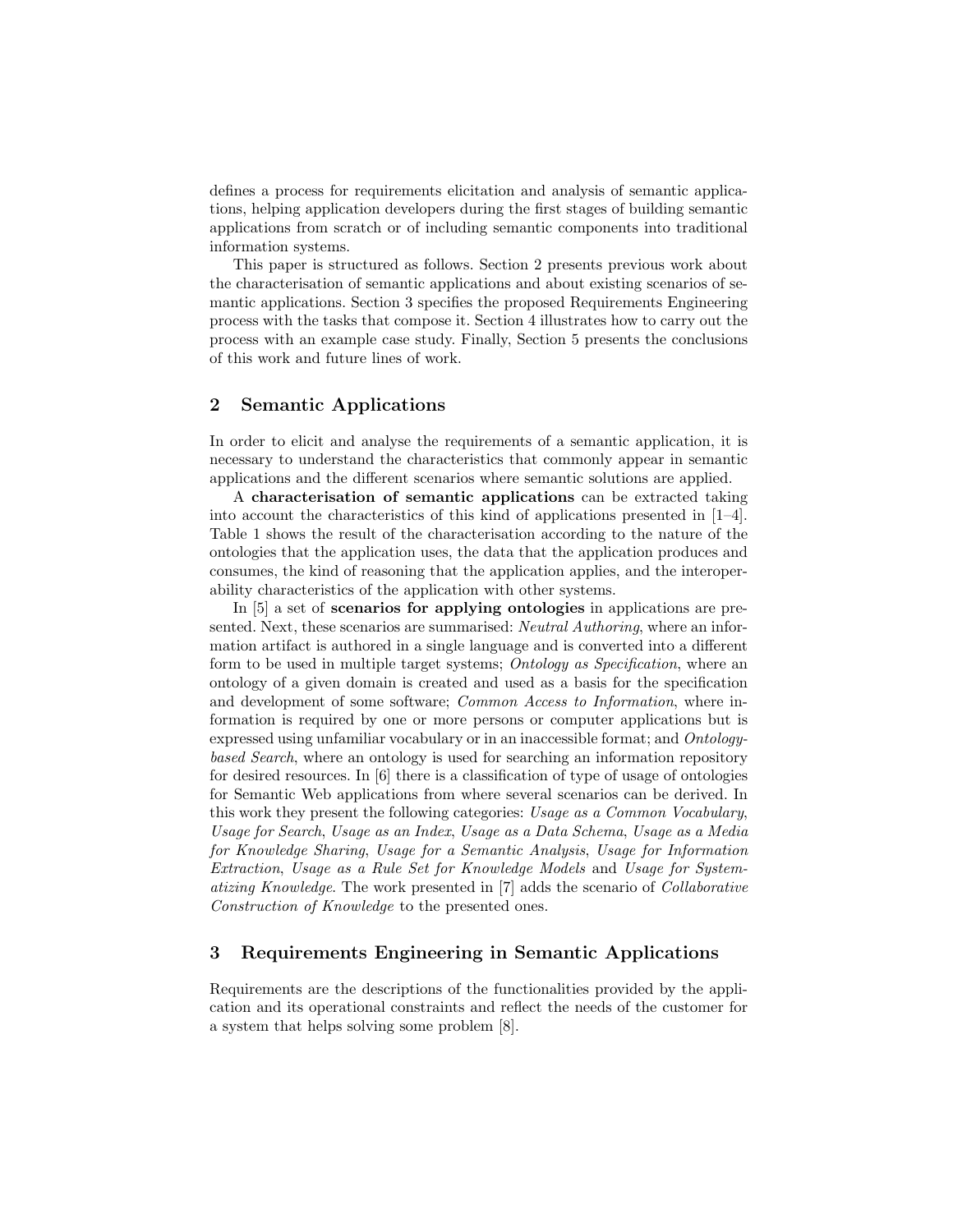| <b>Ontologies Dimension</b>               |                                                                                       |  |
|-------------------------------------------|---------------------------------------------------------------------------------------|--|
| Typology                                  | Specifies if the application is based on a single ontology or makes use of several    |  |
|                                           | ontologies that are organised in a network.                                           |  |
| Domain                                    | Specifies if the ontologies are bound to a particular domain or not.                  |  |
| Openness                                  |                                                                                       |  |
| Ubiquity                                  | Specifies if the ontologies are centralised in a single resource or distributed using |  |
|                                           | data from multiple sources.                                                           |  |
| Dunamicity                                | Specifies if the ontologies are constantly changing or if on the contrary, they are   |  |
|                                           | gathered and engineered at design-time.                                               |  |
| Hugeness                                  | Specifies if the application can or cannot operate at scale in a context such as the  |  |
|                                           | Semantic Web with a huge number of ontologies.                                        |  |
| Heterogeneity                             | Specifies if the ontologies are heterogeneous along several dimensions (encoding,     |  |
|                                           | quality, complexity, modelling, views, etc.) or, on the contrary, if the application  |  |
|                                           | is characterised by the use of ontologies that are selected, designed and integrated  |  |
|                                           | manually and carefully.                                                               |  |
| <b>Data Dimension</b>                     |                                                                                       |  |
| Domain                                    | Specifies if the data used is bound to a particular domain or not.                    |  |
| Openness                                  |                                                                                       |  |
| Ubiquity                                  | Specifies if the data is centralised in a single resource or distributed using data   |  |
|                                           | from multiple sources.                                                                |  |
| Dunamicity                                | Specifies if the instances are constantly changing or if on the contrary they are     |  |
|                                           | gathered and engineered at design-time.                                               |  |
| Hugeness                                  | Specifies if the application can or cannot operate at scale in a context with a huge  |  |
|                                           | data quantity.                                                                        |  |
| Heterogeneity                             | Specifies if the data is characterised by the heterogeneity on encoding or by the     |  |
|                                           | combination of semantic and non-semantic data.                                        |  |
| <b>Reasoning Dimension</b>                |                                                                                       |  |
| Reasoning                                 | Specifies if the application will use heavyweight, lightweight or hybrid (machine     |  |
| Type                                      | learning, linguistic, statistical techniques, etc.) reasoning mechanisms.             |  |
| Controlity                                | Specifies the capability of the application to deal with contradictory information.   |  |
| Information                               |                                                                                       |  |
| Incomplete                                | Specifies the capability of the application to deal with incomplete information.      |  |
| Information                               |                                                                                       |  |
| <b>Systems Interoperability Dimension</b> |                                                                                       |  |
| Legacy Inter-                             | Specifies if the application integrates heterogeneous proprietary and legacy sys-     |  |
| operator                                  | tems.                                                                                 |  |
| Distributed                               | Specifies if the application will offer or consume distributed services in order to   |  |
| Services                                  | interoperate with other applications.                                                 |  |

Table 1. Characterisation of semantic applications

Sommerville [8] describes the Requirements Engineering process as a threestage activity where the activities are organised as an iterative process around a spiral. The spiral process accommodates approaches to development in which the requirements are developed to different levels of detail. Agile methods, an approach to iterative development, follow this perspective.

The activities involved in the Requirements Engineering process are the following: (1) Requirements elicitation and analysis, in which the features that the system should provide, the required performance of the system, and so on, are discovered; (2) Requirements specification, in which the user and system requirements are specified; (3) Requirements validation, which shows that the requirements actually define the system that the customer wants.

This paper is focused on providing methodological guidelines for carrying out the Requirements Elicitation and Analysis activity. Methodological guidelines for the rest of the activities involved in the Requirements Engineering process are not provided because we have not specialised them with respect to existing software engineering methods.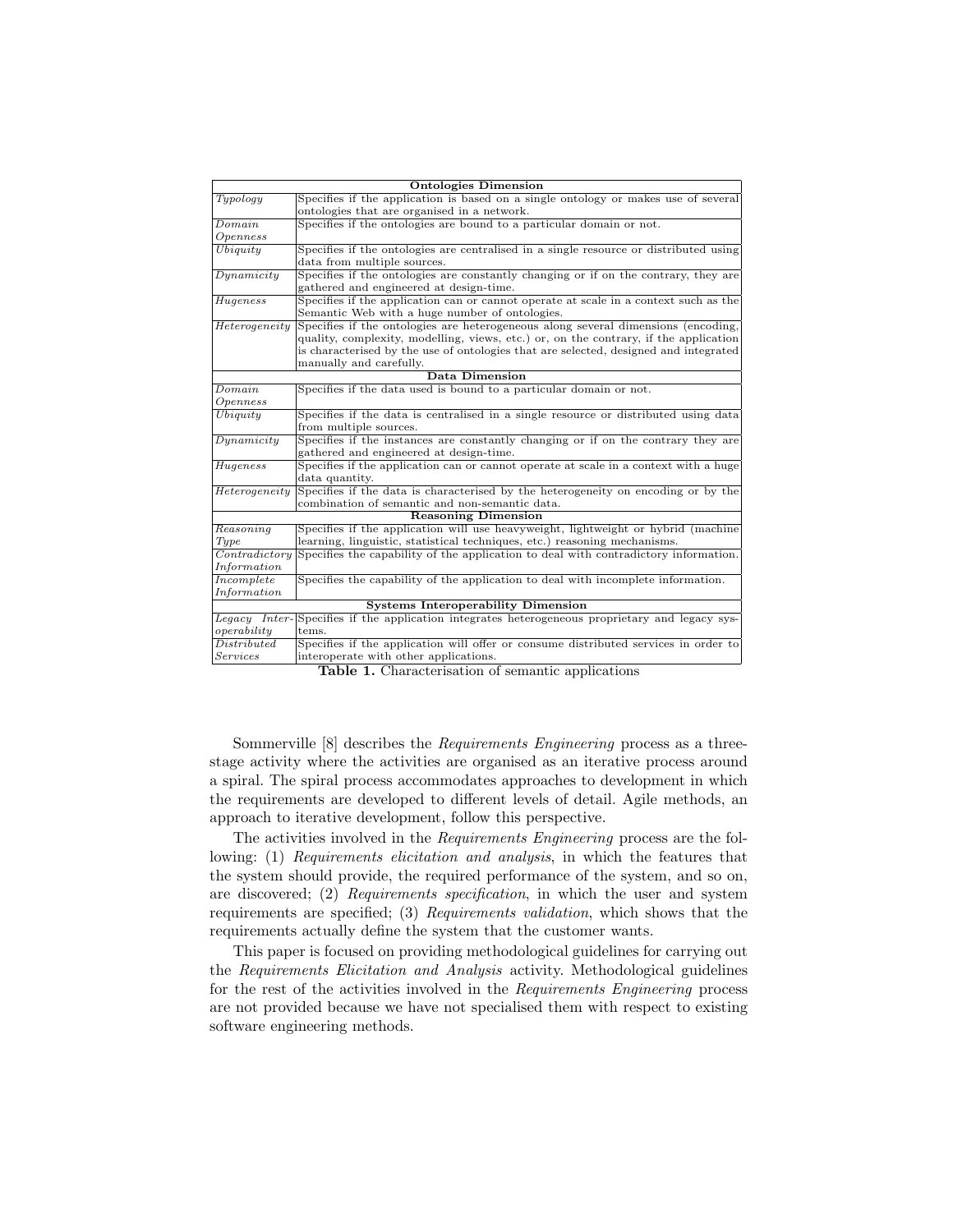

Fig. 1. The requirements elicitation and analysis activity

The input of the *requirements elicitation and analysis activity* is a set of Business Requirements and its goal is to state the functionalities the system should provide as well as the constraints on the system and when it should be done. This is reflected in the Software Requirements Document and in the Release Planning respectively, the outputs of the activity. The requirements document is written incrementally at the beginning of the project and, as the project proceeds, in the beginning of every application release development.

The tasks for carrying out the requirements elicitation and analysis activity can be seen in the activity diagram shown Figure 1 and are explained below.

Task 1. To identify the use cases. The objective of this task is to gather information about the application from the business requirements facilitated by the customer and to distil use cases from this information.

Scenario-based elicitation and, in concrete, use cases are an appropriate approach to Requirements Engineering when implementing an agile method. However use cases are not as effective for eliciting constraints or high-level and nonfunctional requirements, as for example those related to the characteristics presented in Section 2.

In order to speed-up this task, we provide a catalogue of use cases that commonly appear in semantic applications. When performing this task, these common use cases can be selected, adapted and appended to the identified set of requirements. The use cases have been obtained by analysing the scenarios presented in Section 2 from the viewpoint of the system user goals. The use cases identified are the following: (1) Query Information, where the user goal is to obtain integrated information from several resources given a query;  $(2)$ Search resources, where the goal is to find resources related to a given search; (3) Browse information, where the user wants to navigate through categorised information; (4) Analyse Information, where the goal is to obtain some analysis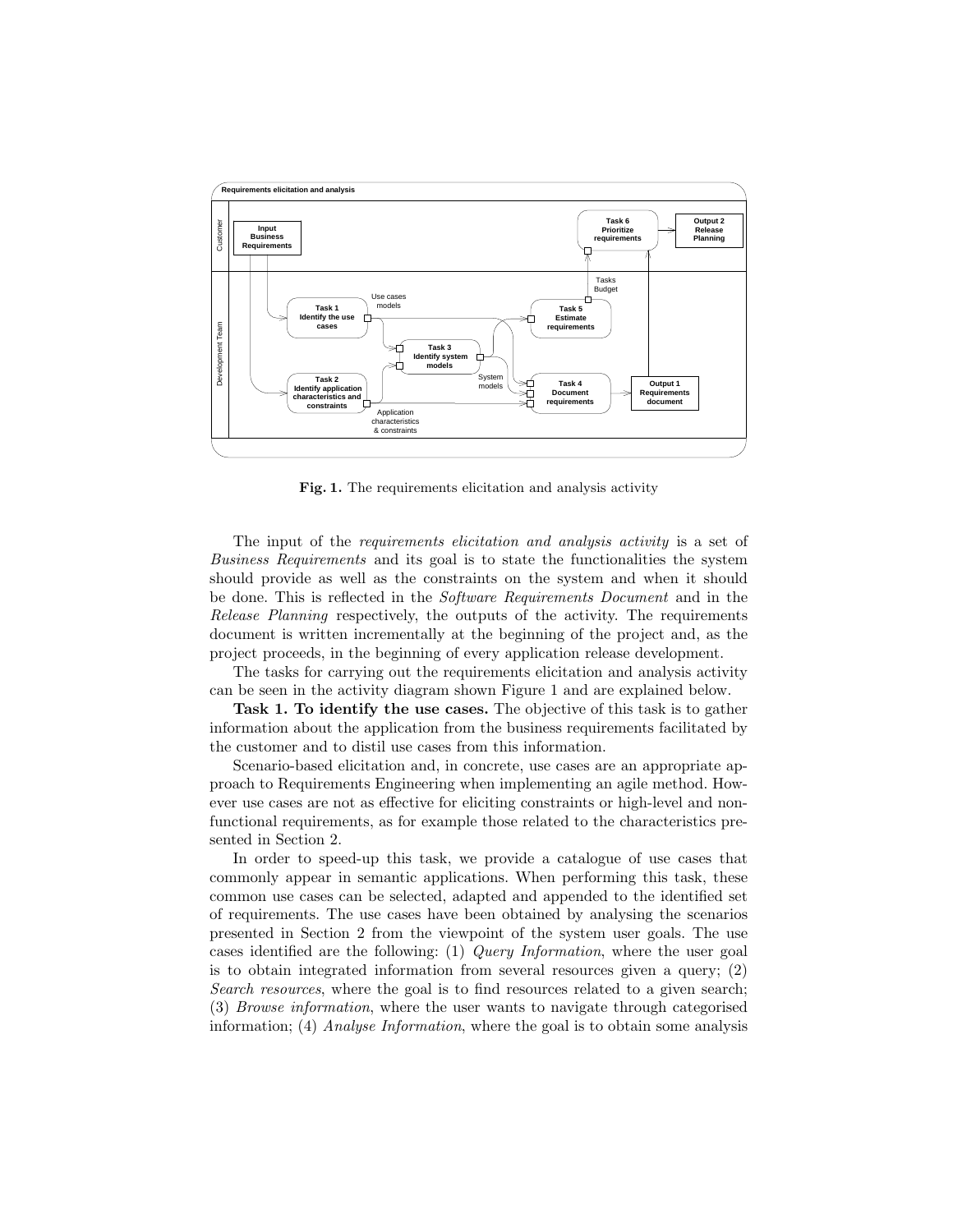| Use Case Template UCT2: Query Information from External Providers                                 |                                                                                         |  |
|---------------------------------------------------------------------------------------------------|-----------------------------------------------------------------------------------------|--|
| Primary                                                                                           | The person or system who requests the System under development to deliver some          |  |
| actor                                                                                             | information.                                                                            |  |
| Stakeholders                                                                                      | The <i>Primary Actor</i> requires some information that the System must gather and      |  |
| and                                                                                               | integrate from other Information Providers. The <i>Information Providers</i> provide    |  |
| interests                                                                                         | to the System the information to be processed.                                          |  |
|                                                                                                   | <b>Preconditions</b> The Primary Actor can access to the System.                        |  |
| <b>Success</b>                                                                                    | The System returns to the <i>Primary Actor</i> the required information after integrat- |  |
| quarantee                                                                                         | ing correctly the information obtained from the <i>Information Providers</i> .          |  |
| Main success scenario                                                                             |                                                                                         |  |
| 1. The <i>Primary Actor</i> requests to the System to deliver some integrated information.        |                                                                                         |  |
| 2. The System requests to an <i>Information Provider</i> the information that requires from it.   |                                                                                         |  |
| 3. The Information Provider responses to the System with the requested information.               |                                                                                         |  |
| Steps 2-3 are repeated until there are no more Information Providers to be requested.             |                                                                                         |  |
| 4. The System integrates the gathered information and returns to the <i>Primary Actor</i> the re- |                                                                                         |  |
| quired information.                                                                               |                                                                                         |  |
| Extensions                                                                                        |                                                                                         |  |
| *a. At any time, System fails:                                                                    |                                                                                         |  |
| 1. The System informs to the <i>Primary Actor</i> about the failure.                              |                                                                                         |  |
| 2-3a. At any time the communication with the <i>Information Provider</i> fails.                   |                                                                                         |  |
| 1. System keeps requesting other <i>Information Providers</i> continuing in step 2.               |                                                                                         |  |
| 1a. The information requested to the <i>Information Provider</i> is mandatory in order to give a  |                                                                                         |  |
| correct response to the <i>Primary Actor</i> .                                                    |                                                                                         |  |
| 1. The System informs to the <i>Primary Actor</i> about the failure.                              |                                                                                         |  |

Table 2. Process External Information use case template

from collected information; (5) Extract Information, where the goal is to extract meaningful information by processing a search result; and (6) Manage Knowledge where the aim is to collaboratively construct and evolve shared knowledge.

As an example, Table 2 shows a variation of the *Query Information* use case, whose template has been extracted from the catalogue of common use cases.

Task 2. To identify application characteristics and constraints. The objective of this task is to collect non-functional requirements, that is, constraints on the services or functions offered by the system.

In order to speed-up this task, we provide a set of characteristics that commonly appear in semantic applications. When performing this task these common characteristics can be selected and appended to the identified set of requirements. The common characteristics have been obtained through an analysis of the State of the Art, are summarised in Section 2, and have been classified according to four dimensions regarding the nature of the ontologies and data that the application will use, the kind of reasoning that the application will apply and the interoperability of the application with other systems.

Task 3. To identify system models. The objective of this task is to preliminary specify the system in form of system models, which are an important bridge between the requirements engineering and the design processes because they are often more understandable than detailed natural language descriptions of the system requirements [8]. The system models will reflect the scenarios identified during the use case identification task, constrained by the application characteristics.

The system models allow representing the system from the following different perspectives: (1) an external perspective, where the context or environment of the application is modelled by showing the limits of the system where the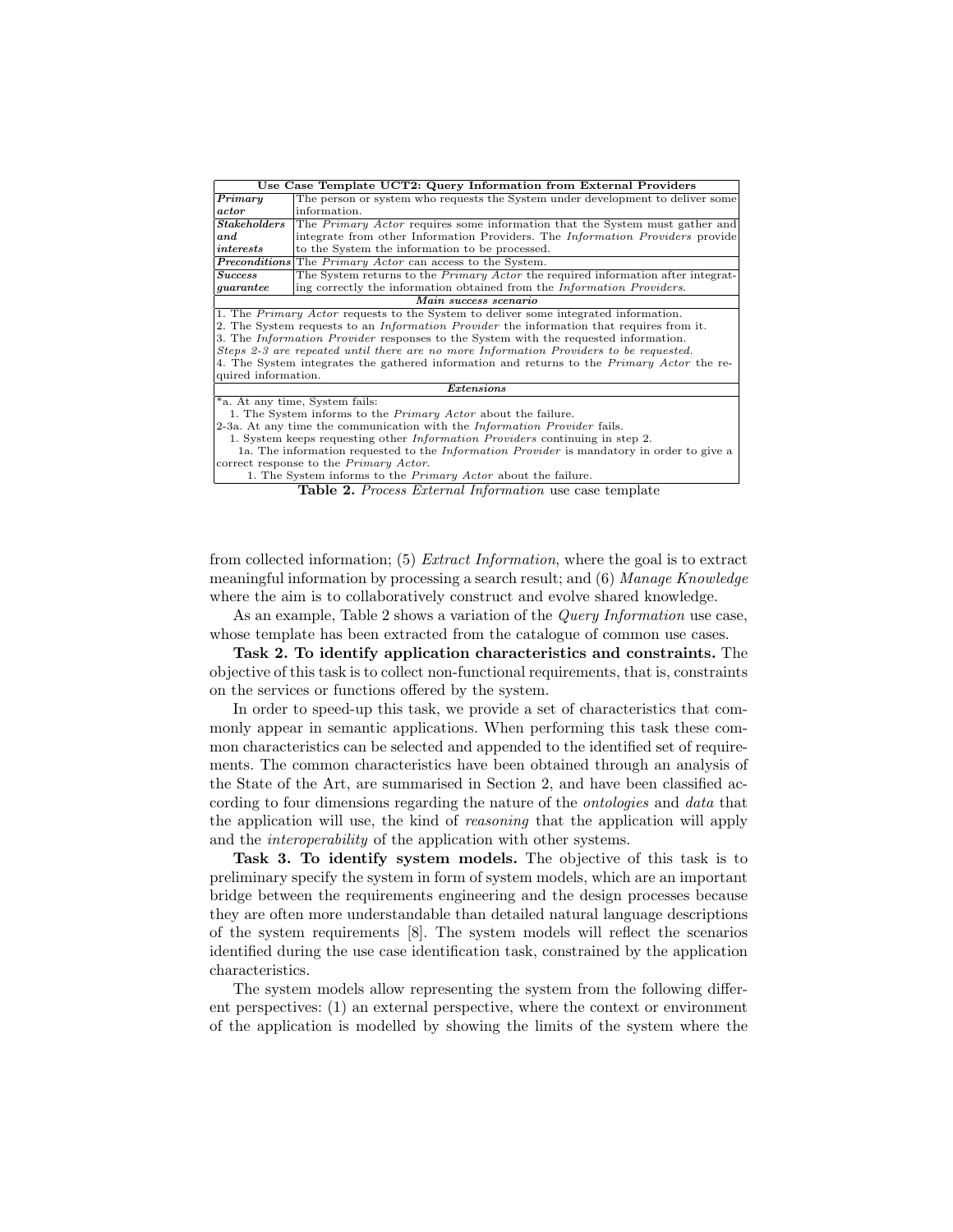

Fig. 2. Example of a system model template

application to develop will be deployed as well as the external systems; and (2) a structural perspective, where the structure of the data processed by the system is modelled. According to the process presented in this paper, the scenarios described in Section 2 can be viewed as system models.

In order to speed-up this task, we provide a catalogue of system model templates. When performing this task, these system model templates can be selected according to the identified use cases and the application characteristics and constraints. As an example, Figure 2 shows a the template used for an application that queries information to a group of data sources that are aligned with a shared vocabulary.

Task 4. To document requirements. In this task, the requirements discovered in the previous tasks are consolidated in a single description as the official statement of what the application developers should implement. The result of this task is the requirements document.

Task 5. To estimate requirements. In this task, the effort needed for implementing a set of requirements is estimated. As happens in Extreme Programming [9], the developers work together to break the system models down into development tasks. The result of this task reflects the estimation cost for each identified task.

Task 6. To prioritise requirements. In this task, the customer prioritises the development tasks estimated in Task 5. The output of this task is the release planning that reflects the system models to be implemented for the next application release.

# 4 Example Case Study

This section presents an example showing how to carry out the first tasks of the Requirements Elicitation and Analysis activity, given a fictitious case study.

Business Requirements. A logistics company has proved that setting dynamic shipment routes will decrease their shipment risks and delivery time and will increase its income because of factors such as weather, the transport companies availability and fares, etc.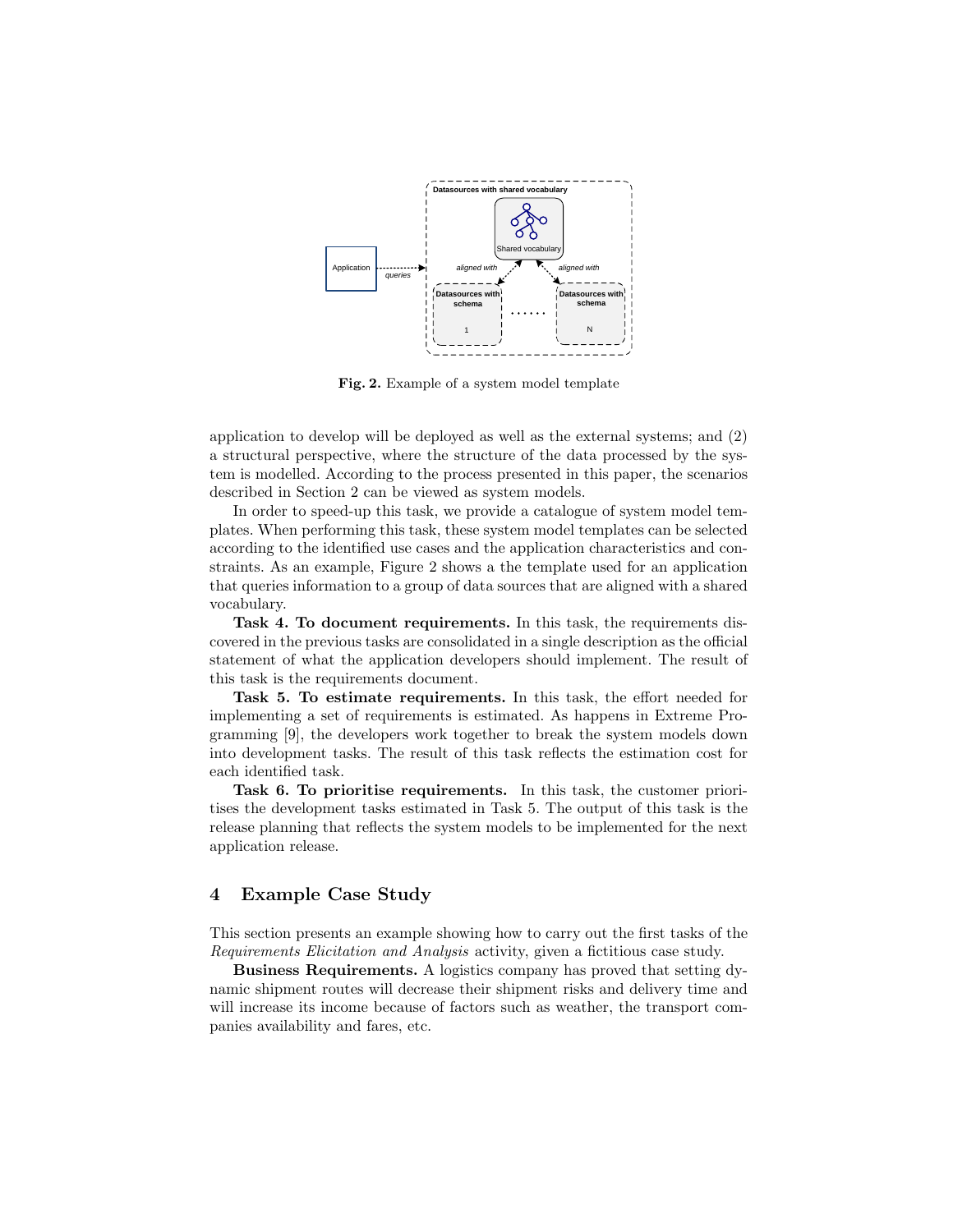

Fig. 3. Identified use cases

The company wants to upgrade its system in order to enable intelligent search of optimum routes taking into account weather information coming from different internet providers and information owned by transport companies such as delivery times, transportation costs, availability of service for a certain route stretch, etc. The candidate routes are obtained from cartographies available in the Web.

Besides the search for the most adequate routes and transport companies, the logistics company wants to make use of the aforementioned integrated information to provide its clients with real time tracking about their shipments.

The information that the new application will use is encoded according to different formats. The weather information providers expose their information in XML according to a given XML schema. The transport companies provide a set of Web services in order to facilitate the interoperability with the logistics company. The cartographies are published in the Semantic Web as instances that conform to a given ontology. The logistics company will also use information stored in a relational database coming from its own information systems.

There are several information providers of each type: weather information, transport companies and cartography providers. None of the different XML schemas, Web service descriptors or ontologies that these providers use to specify its information formats are unique, that is, each provider models its information according to different criteria.

Given this set of *Business Requirements*, the three first tasks of an hypothetical Requirements Elicitation and Analysis episode are summarised next.

Task 1. Identify the Use Cases. Taking into account the Business Requirements facilitated by the logistics company, the development team starts identifying the use cases, finding the two use cases shown in Figure 3.

The first use case, Obtain Optimum Route, identifies the individual interactions between the logistics company system and the different external systems when obtaining an optimum route. The purpose of second use case, *Track Ship*ment, is to show the interactions between the customer of the logistics company with the system and the interactions of the system with the external information provider systems.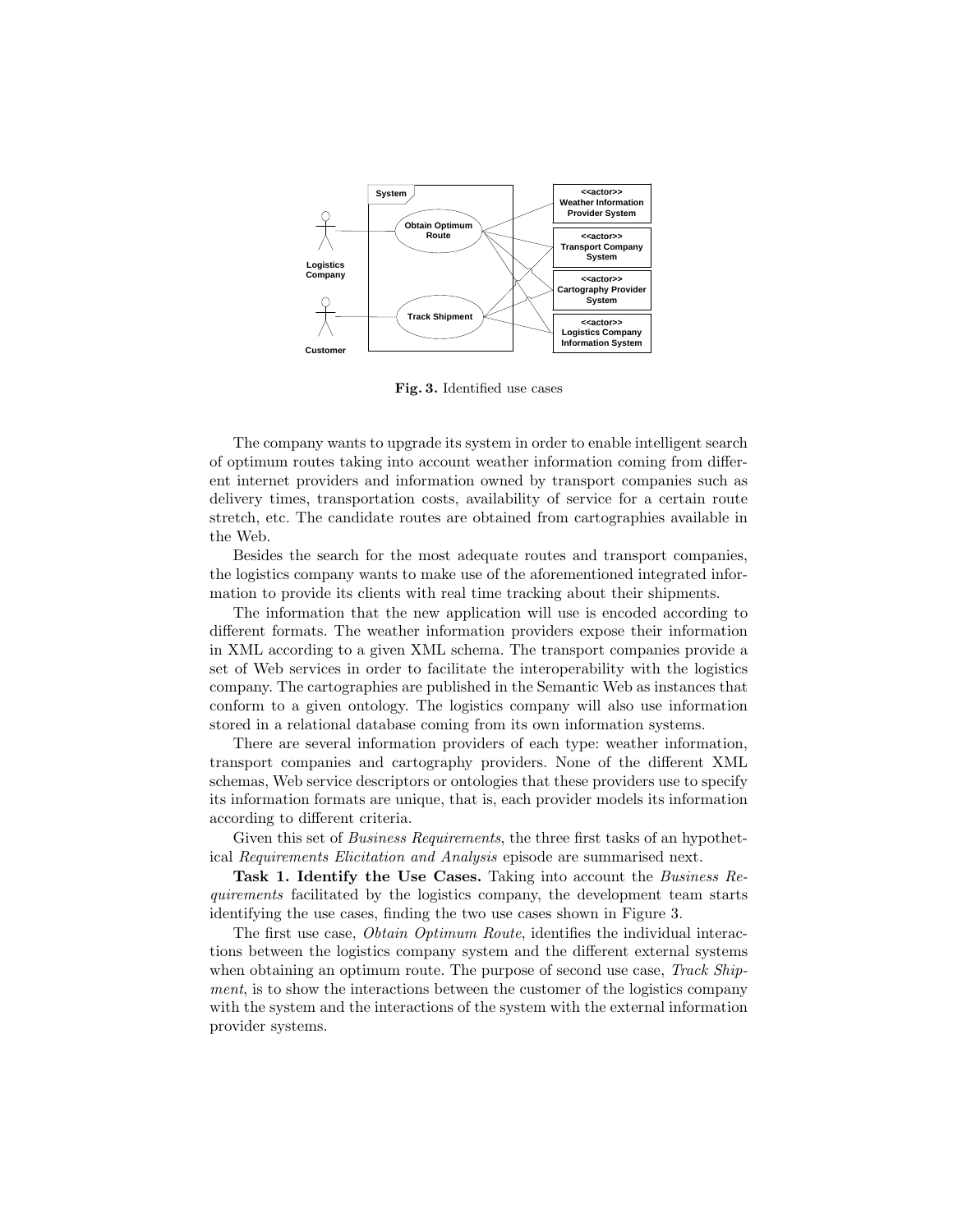Both of the use cases can be seen as realisations of the Query Information use case presented in Section 3. The template in the catalogue has to be instantiated by the development team by identifying the concrete primary actor and the set of stakeholders including the external systems and modifying the flow of the main success scenario and extensions.

Task 2. Identify Application Characteristics and Constraints. With respect to the *Ontologies Dimension*, the application is characterised by the consumption of own and foreign ontologies. Thus, the application is not bound to the particular domain of the logistics company. The ontologies also are not centralised in a single resource but distributed in multiple sources so there exists Ontologies Ubiquity. With respect to the Ontologies Dynamicity characteristic, it is not specified in the business requirements if the ontologies are constantly changing, so it is supposed that the ontologies are gathered and engineered at design time. With respect to the Ontologies Hugeness characteristic, the application will not operate at scale with a huge number of ontologies. Because the application will deal with different ontologies produced by different organisations, these ontologies may have different encodings (e.g., RDF(S) or OWL), they can exhibit differences in quality, computational heterogeneity (lightweight and heavyweight ontologies), they can be modelled according to different criteria and they will exhibit conceptual heterogeneity that should be solved with the use of mappings; thus, the *Ontologies Heterogeneity* characteristic is guaranteed. The use of different ontologies that somehow have to be interrelated will lead to a network-of-ontologies typology.

With respect to the *Data Dimension*, the application is characterised by the consumption of own and foreign data. In consequence, there exists Data Domain Openness. As happened with the ontologies, the data is not centralised in a single resource , that is, there exists Data Ubiquity. Also, the application is characterised by the use of dynamic data that is constantly changing so there exist Data Dynamicity. The data is gathered, selected, combined and processed at run-time. With respect to the Data Hugeness characteristic, the application has to operate at scale with a huge number of instances. There is *Data Heterogeneity* because data is encoded in different forms that are semantic and non-semantic.

With respect to the *Reasoning Dimension*, the development team can advance that heavyweight logical reasoning is not a key aspect of the application. Because the application has to deal with the heterogeneity of ontologies and instances explained before, the reasoning has to be hybrid and enabled by the combination of lightweight logical reasoning and other kinds of reasoning. Besides the application should deal with contradictory information coming from different cartography providers, contradictory weather previsions, etc. And, furthermore, it is not guaranteed that the information used will be always complete because the system will process information from different providers that the logistics company does not own.

Finally, with respect to the System Interoperability Dimension, the system will interoperate with legacy databases and will use the distributed services provided by the transport companies.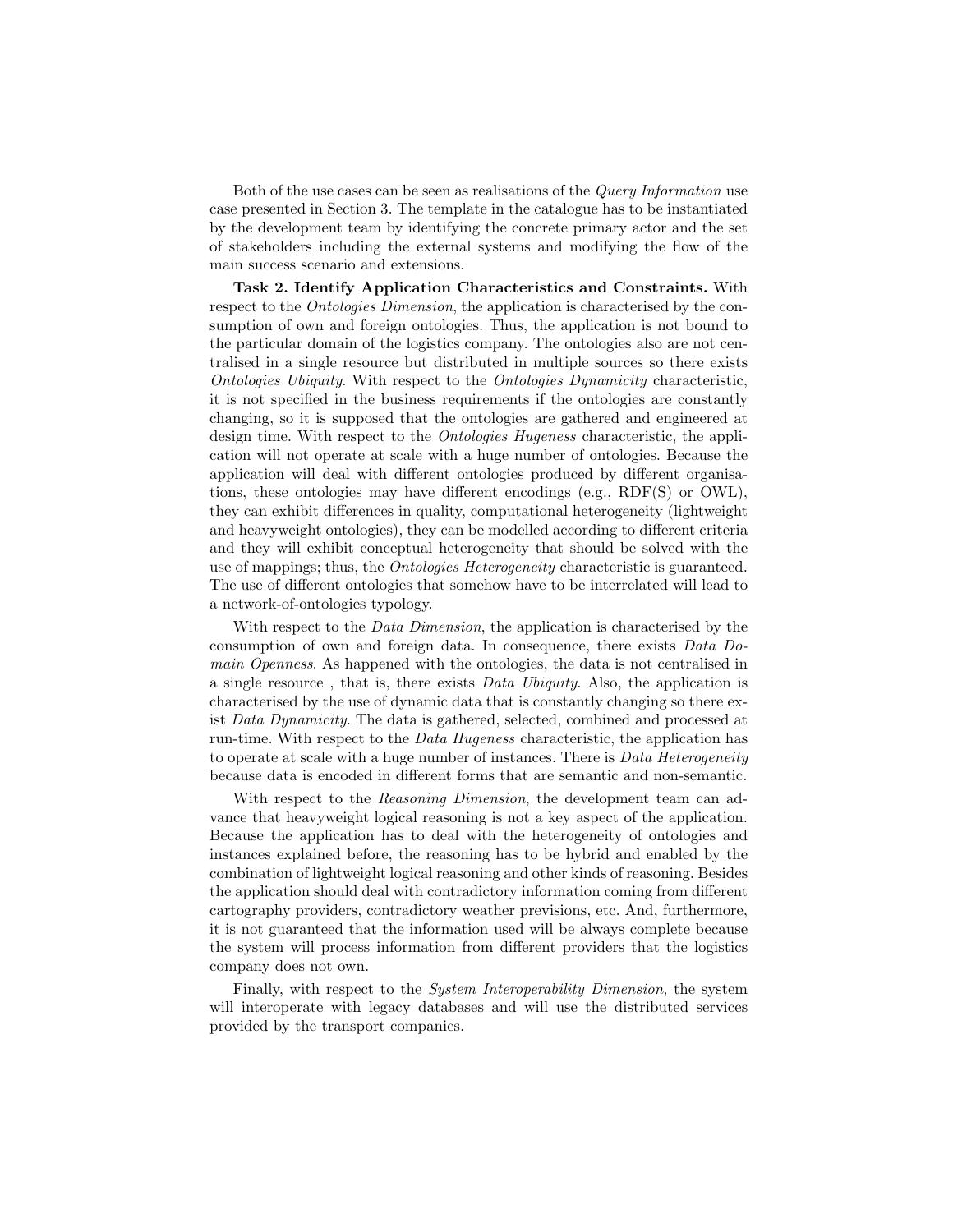

Fig. 4. Identified system model

sketched for the first use case is the one shown in Figure 4. The different information sources in every stakeholder system are represented: the weather information providers have XML data that conforms to certain XML schemas; the to given cartography ontologies; the transport companies publish on the Web Task 3. Identify System Models. As an example, the system model cartography providers own a set of semantic geographical data that conforms a set of services used to interoperate with their own systems; and the logistics company owns a database with information generated by a legacy system.

# 5 Conclusions and Future Work

In this paper we have introduced a method for carrying out the Requirements Elicitation and Analysis activity for semantic applications. We have defined the tasks involved within the activity in the context of an iterative development lifecycle. This is particularly useful when application requirements are changing continuously during the whole application construction.

For this, we have adapted several requirement elicitation techniques taken from Software Engineering. We provide catalogues of general use cases and system models in order to be adapted by the software engineer during the requirements process. In addition, a set of applications characteristics and constraints that commonly appear in semantic applications have been provided and are intended to help the developers in identifying the semantic requirements of the application under development. The set of application characteristics and the catalogues of use cases and system models are being defined within the  $NeOn<sup>1</sup>$ project. They will be available in a collaborative public space in the future in

<sup>&</sup>lt;sup>1</sup> http://www.neon-project.org/